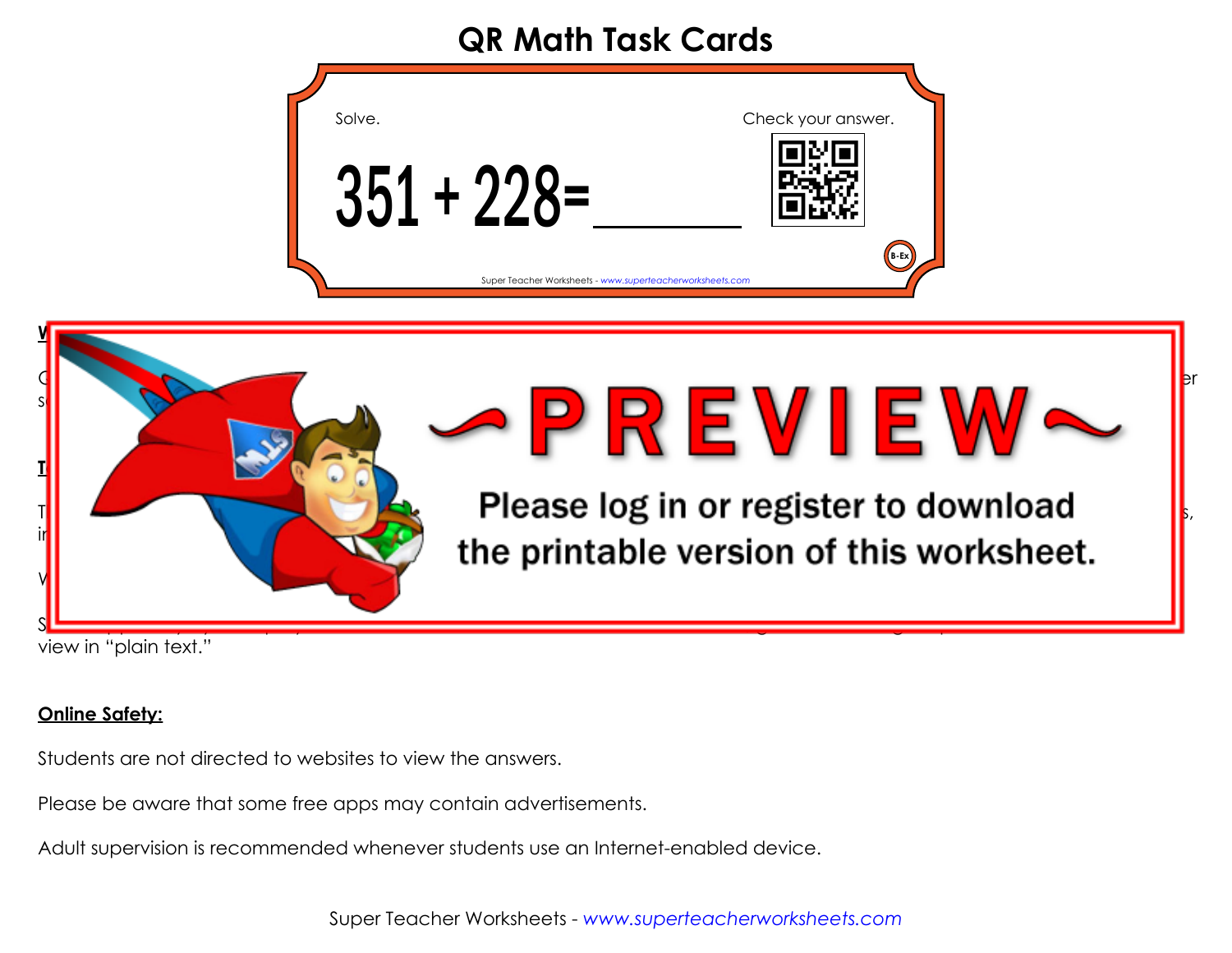#### **CARD LIST**

| 1. $274 + 605 =$ ________ | 11. $421 + 638 =$ ________        | <b>21.</b> $441 + 167 =$ ________ |
|---------------------------|-----------------------------------|-----------------------------------|
| <b>2.</b> $392 + 431 =$   | <b>12.</b> $375 + 907 =$ ________ | <b>22.</b> $261 + 950 =$ _______  |
| 3. $550 + 718 =$ _______  |                                   |                                   |
|                           | <b>14.</b> $864 + 73 =$ _______   | <b>24.</b> $357 + 951 =$ ________ |
| 5. $244 + 97 =$           | 15. $557 + 945 =$ ________        | <b>25.</b> $283 + 804 =$ ________ |
|                           | <b>16.</b> $188 + 693 =$ _______  | <b>26.</b> $285 + 656 =$ ________ |
|                           |                                   | <b>27.</b> $128 + 922 =$ _______  |





**printable version of this worksheet. Please log in or register to download** 

**969**

| 4.  | $948 + 139 = 1.087$ |
|-----|---------------------|
| 5.  | $244 + 97 = 341$    |
| 6.  | $883 + 560 = 1.443$ |
| 7.  | $493 + 725 = 1.218$ |
| 8.  | $196 + 800 = 996$   |
| 9.  | $267 + 641 = 908$   |
| 10. | $568 + 354 = 922$   |

| <b>14.</b> $864 + 73 = 937$    |
|--------------------------------|
| <b>15.</b> $557 + 945 = 1,502$ |
| <b>16.</b> $188 + 693 = 881$   |
| <b>17.</b> $462 + 839 = 1,301$ |
| <b>18.</b> $637 + 496 = 1,133$ |
| 19. $717 + 294 = 1.011$        |
| <b>20.</b> $356 + 400 = 756$   |

**13.** 729 + 240 =

| <b>24.</b> 357 + 951 = <mark>1,308</mark> |  |
|-------------------------------------------|--|
|-------------------------------------------|--|

**23.** 313 + 313 =

**626**

- **1,087 25.** 283 + 804 =
- **941 26.** 285 + 656 =
- **27.** 128 + 922 = <mark>1,050</mark>
- **1,127 28.** 429 + 698 =
- **1,477 29.** 746 + 731 =
- **486 30.** 186 + 300 =

Super Teacher Worksheets - *www.superteacherworksheets.com*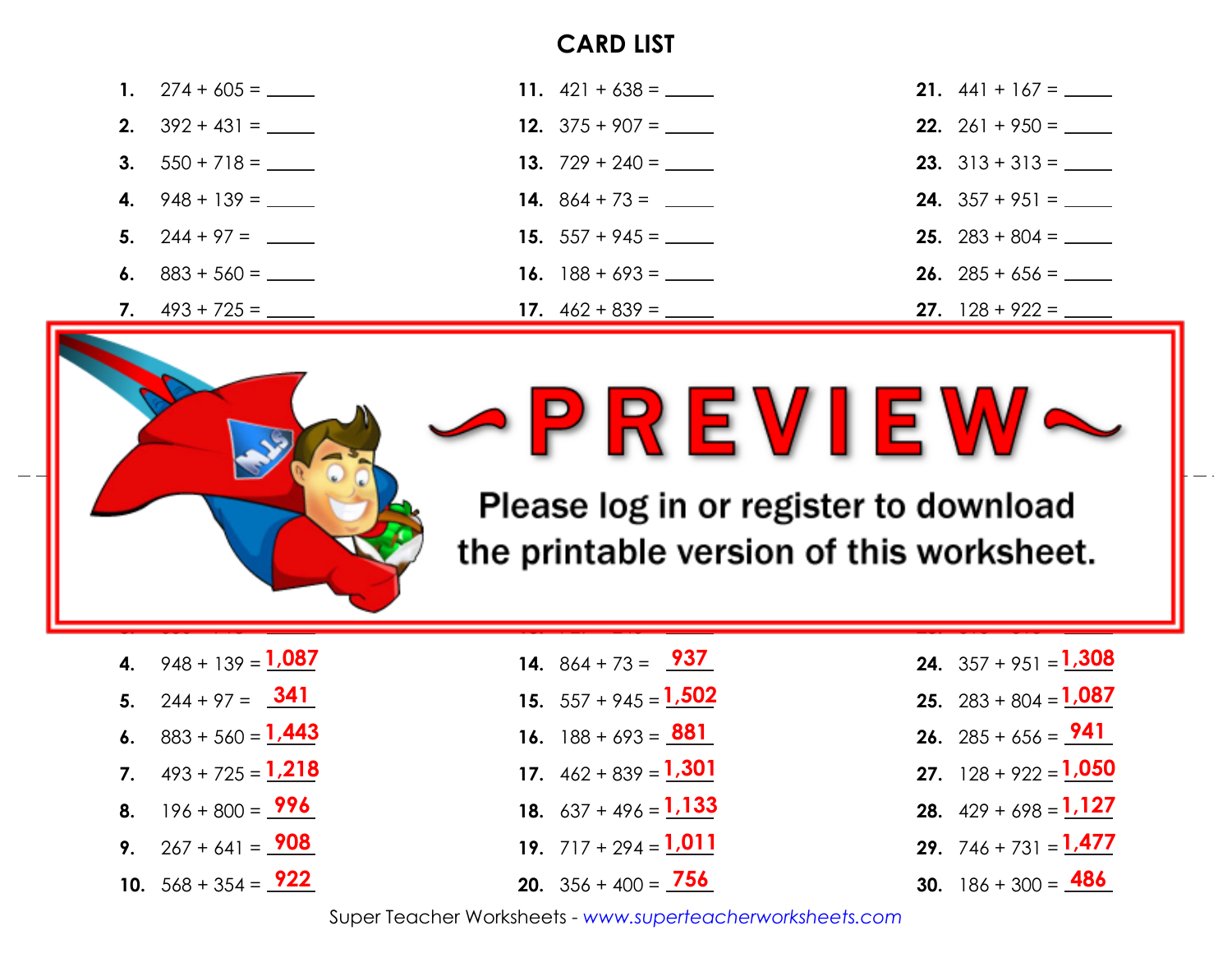### $274 + 605 =$



Super Teacher Worksheets - *www.superteacherworksheets.com*

Please log in or register to download the printable version of this worksheet.

392 + 431 =

**B-2**

Super Teacher Worksheets - *www.superteacherworksheets.com*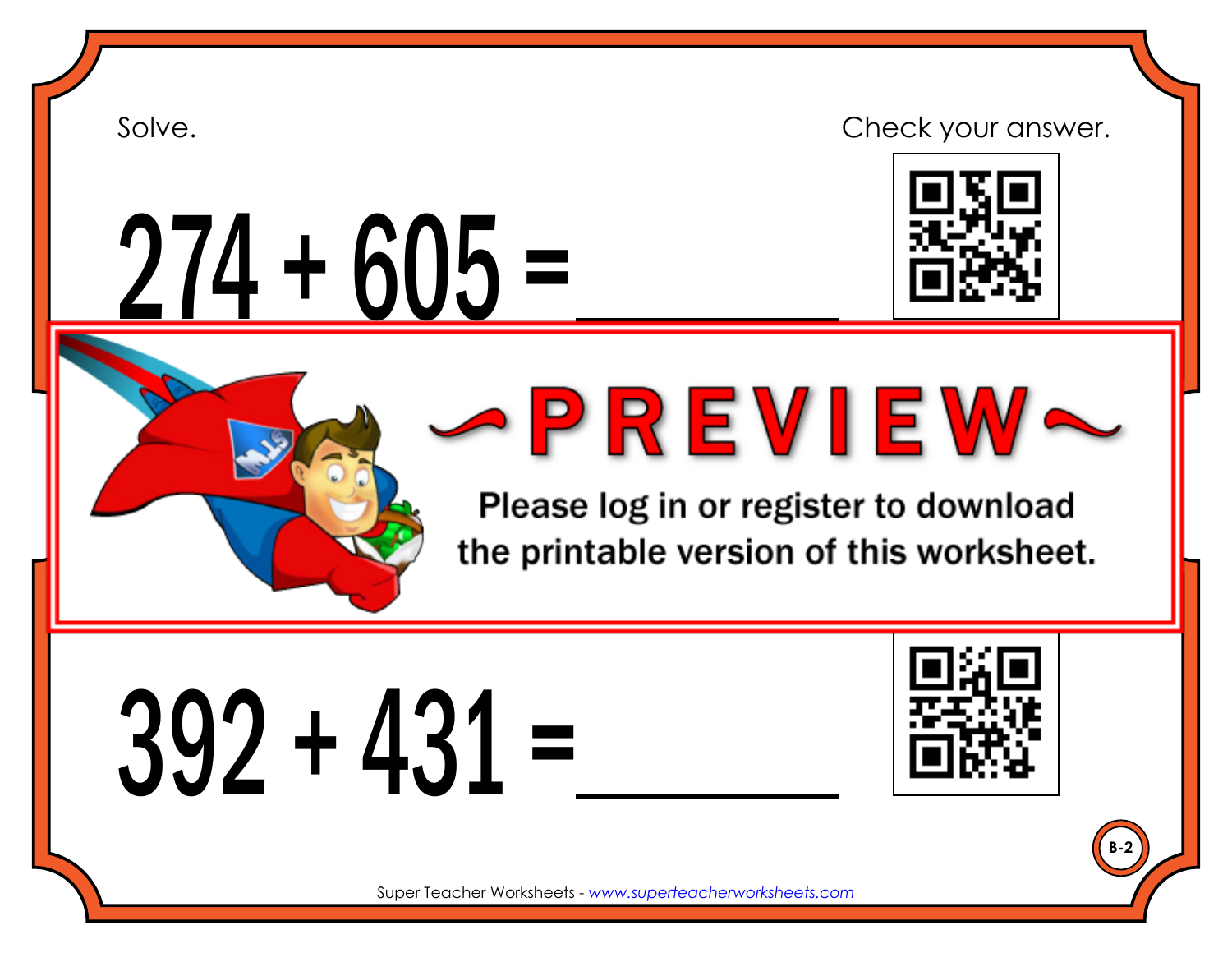550 + 718 =

Solve. Solve and the contract of the check your answer.



Super Teacher Worksheets - *www.superteacherworksheets.com*

Please log in or register to download the printable version of this worksheet.

 $948 + 139 =$ 



**B-4**

Super Teacher Worksheets - *www.superteacherworksheets.com*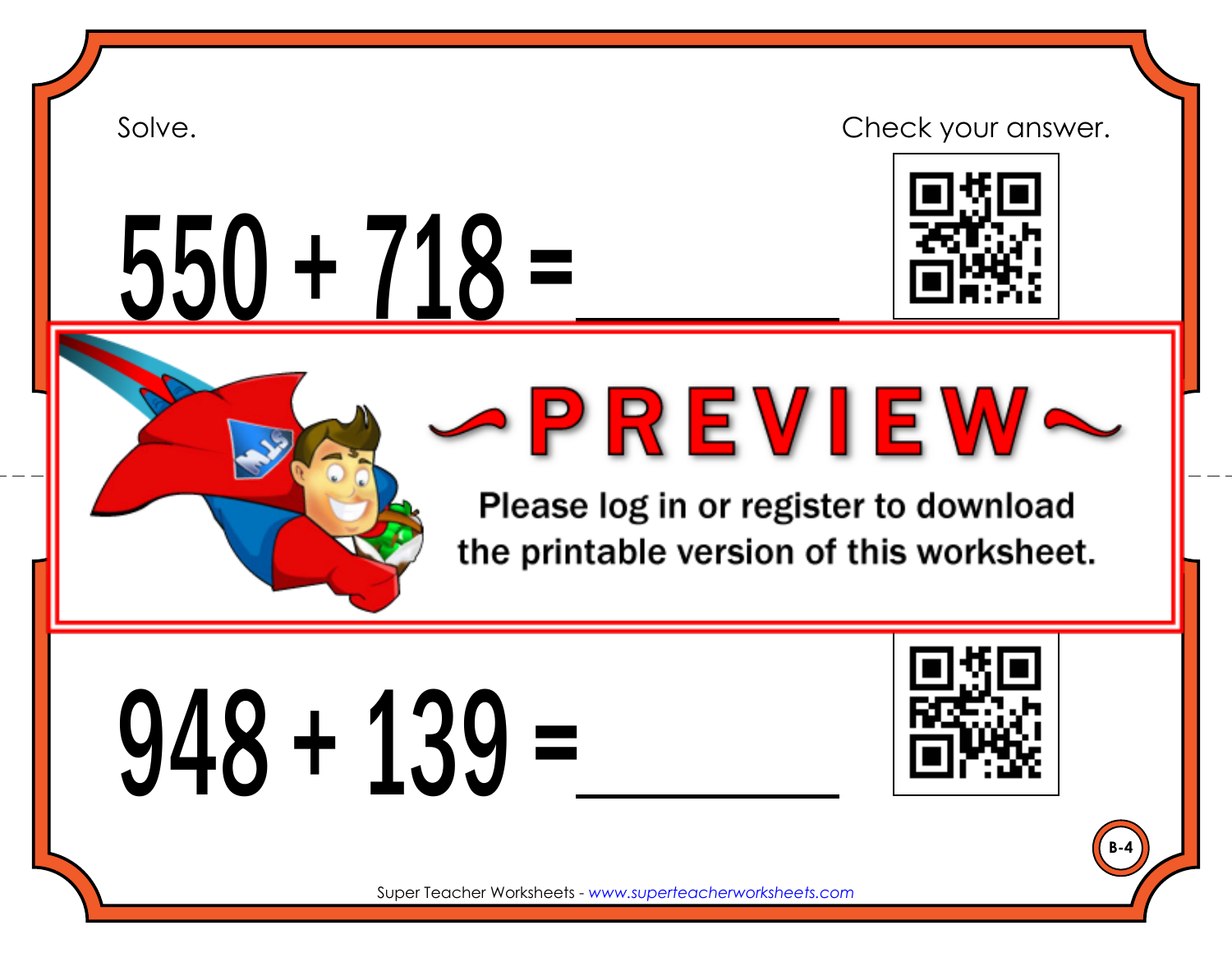

Super Teacher Worksheets - *www.superteacherworksheets.com*

Please log in or register to download the printable version of this worksheet.

883 + 560 =

244 + 97 =



**B-6**

Super Teacher Worksheets - *www.superteacherworksheets.com*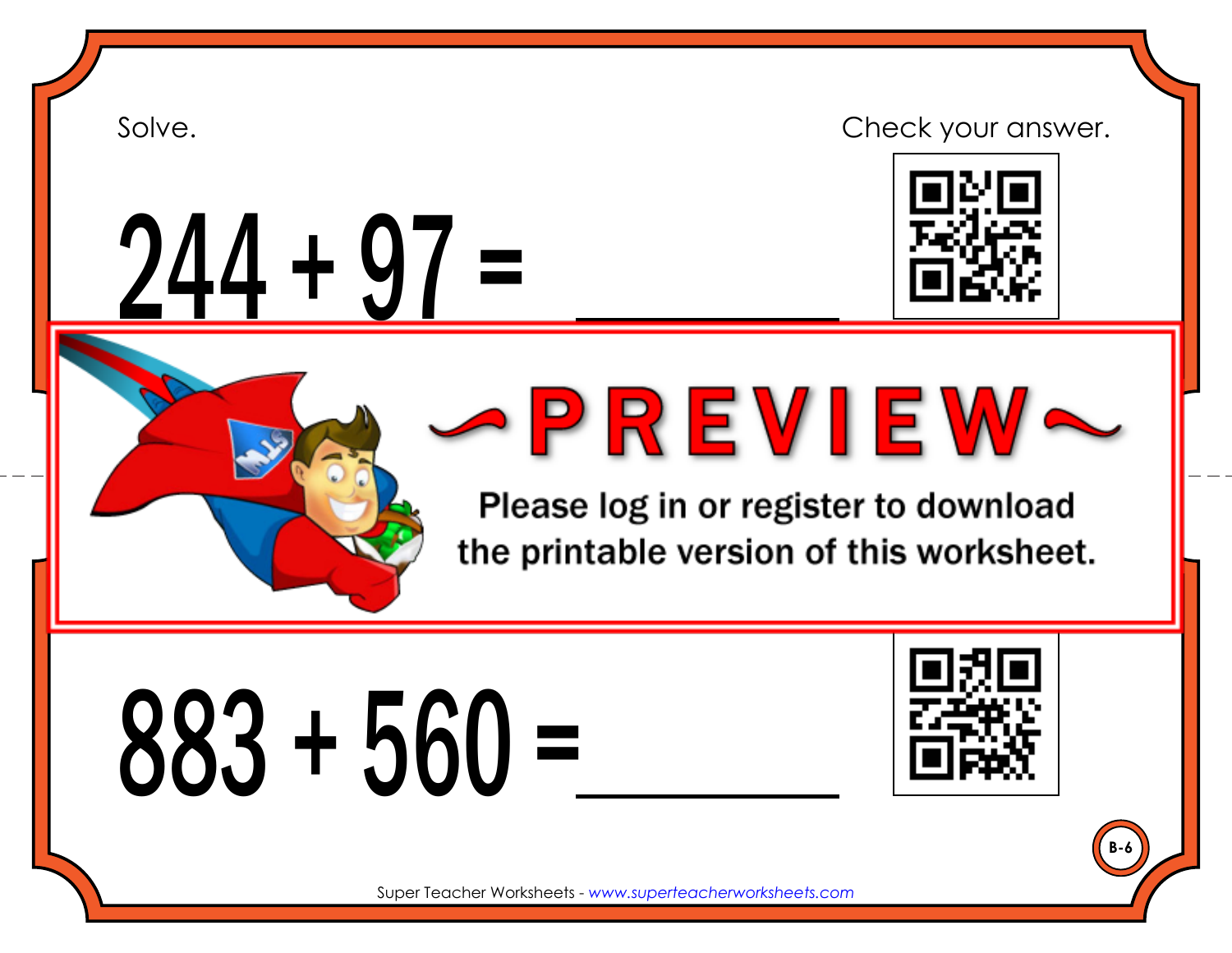493 + 725 =



Super Teacher Worksheets - *www.superteacherworksheets.com*

Please log in or register to download the printable version of this worksheet.

196 + 800 =



**B-8**

Super Teacher Worksheets - *www.superteacherworksheets.com*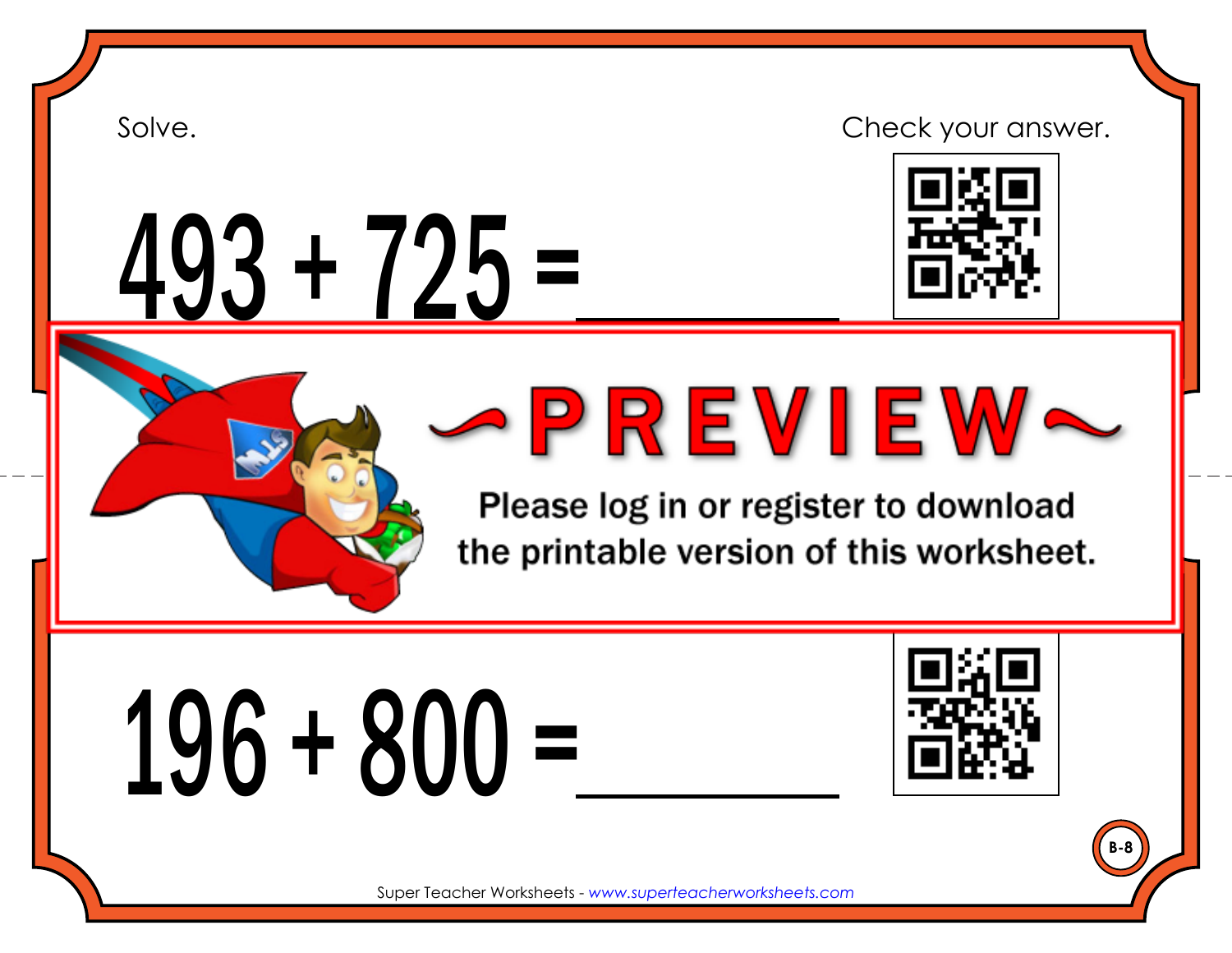

# $267 + 641 =$



Please log in or register to download the printable version of this worksheet.

568 + 354 =



**B-10**

Super Teacher Worksheets - *www.superteacherworksheets.com*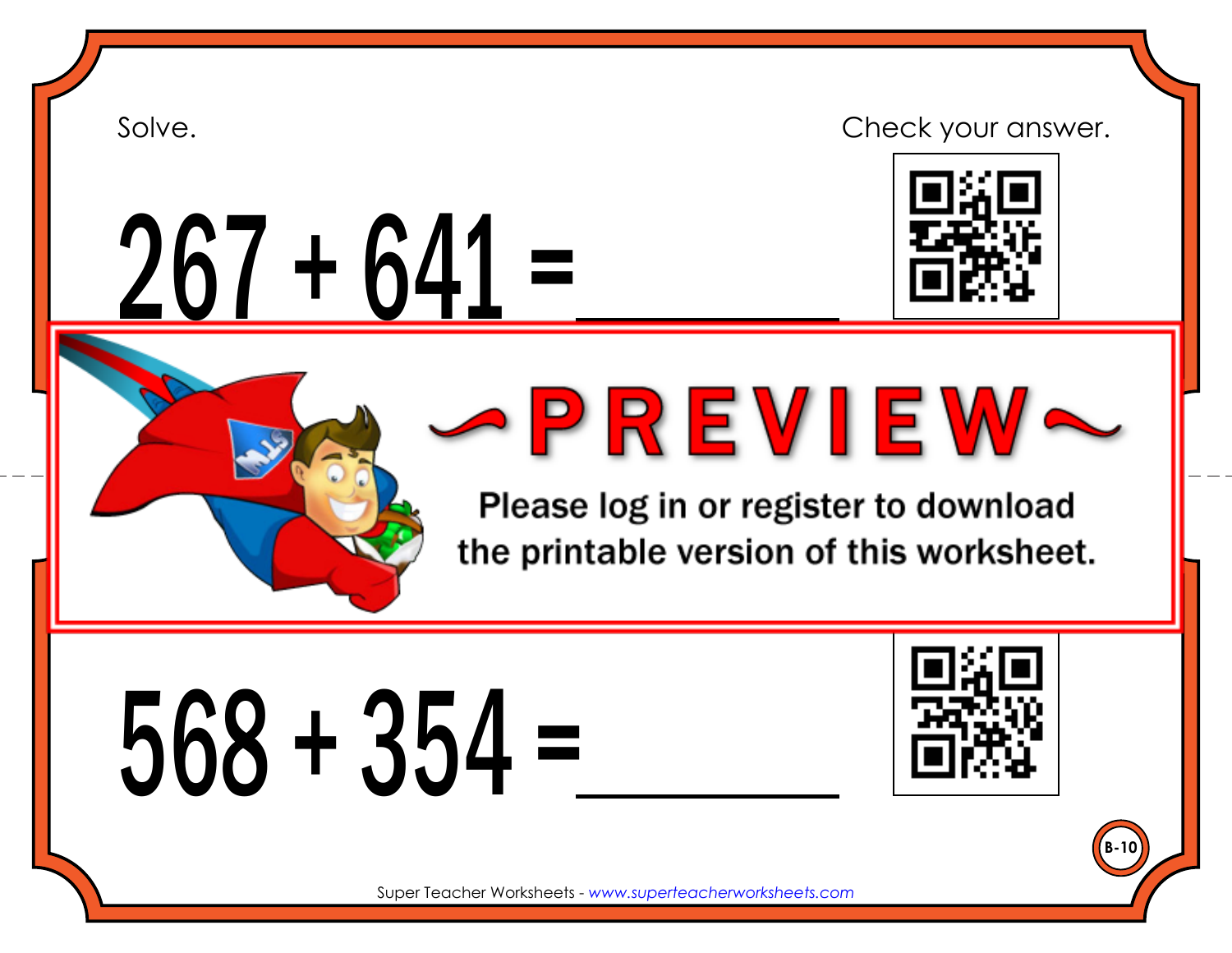### 421 + 638 =



Super Teacher Worksheets - *www.superteacherworksheets.com*

Please log in or register to download the printable version of this worksheet.

 $375 + 907 =$ 



**B-12**

Super Teacher Worksheets - *www.superteacherworksheets.com*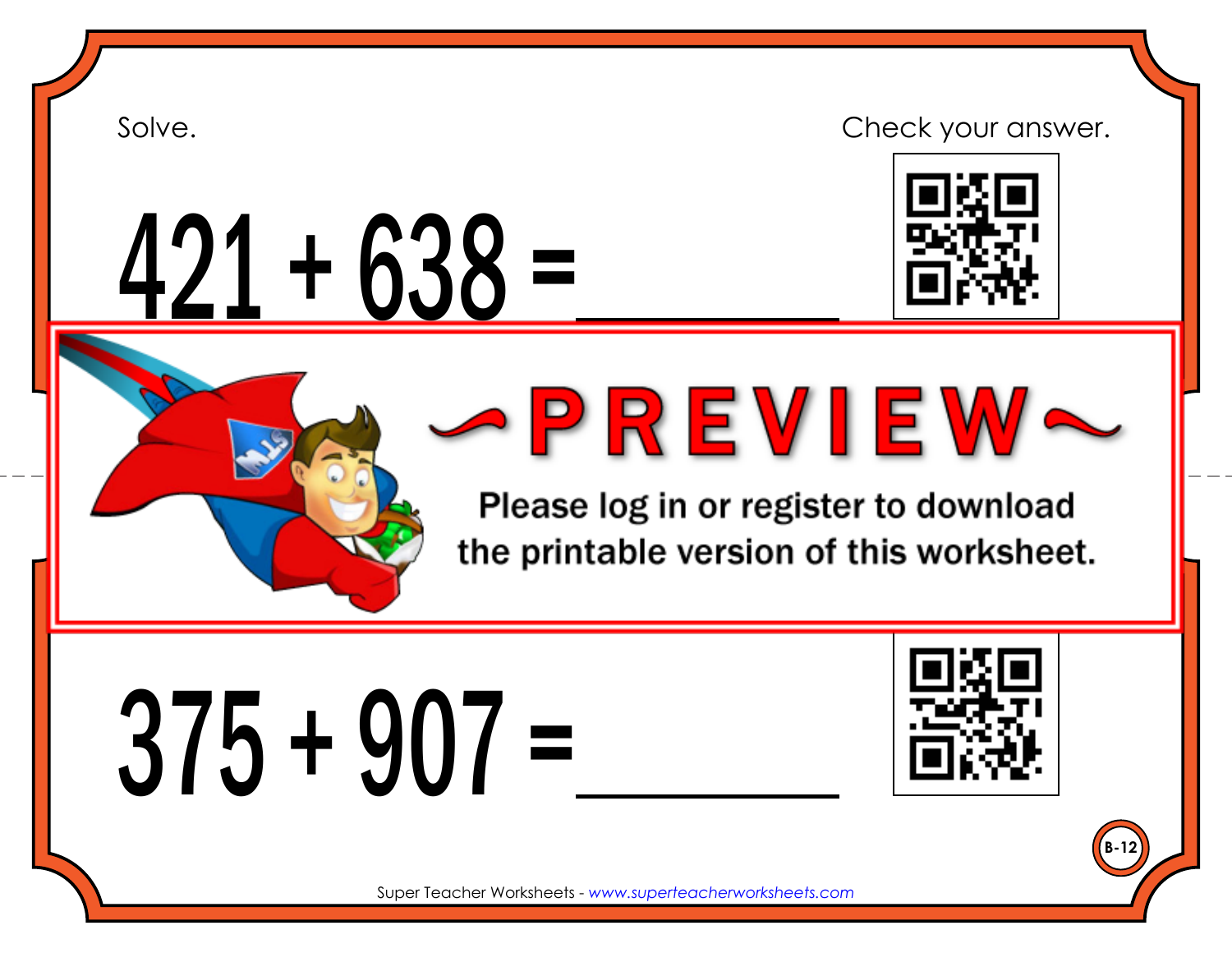729 + 240 =





Super Teacher Worksheets - *www.superteacherworksheets.com*

Please log in or register to download the printable version of this worksheet.

864 + 73 =



**B-14**

Super Teacher Worksheets - *www.superteacherworksheets.com*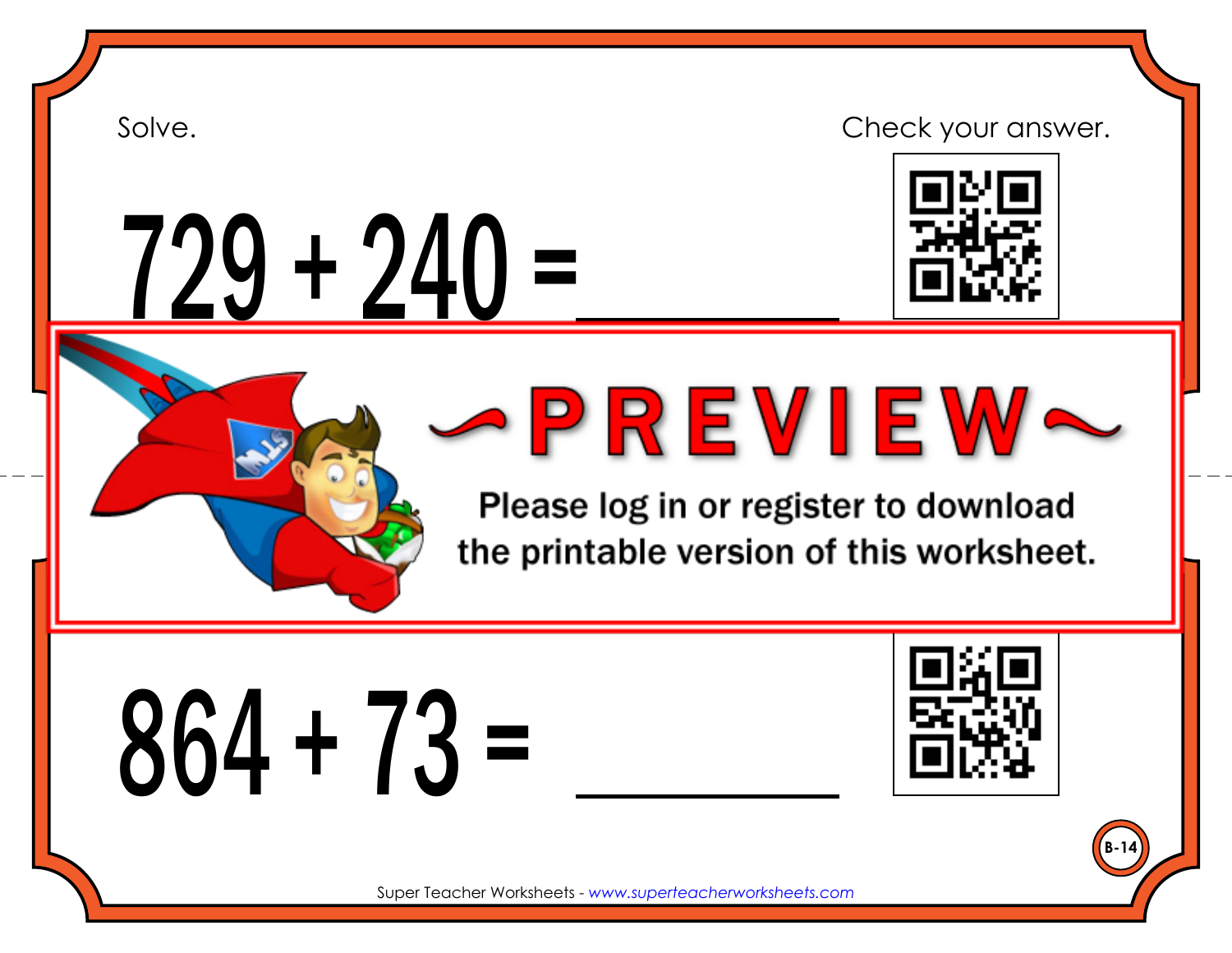# $557 + 945 =$



Super Teacher Worksheets - *www.superteacherworksheets.com*

Please log in or register to download the printable version of this worksheet.

### 188 + 693 =



**B-16**

Super Teacher Worksheets - *www.superteacherworksheets.com*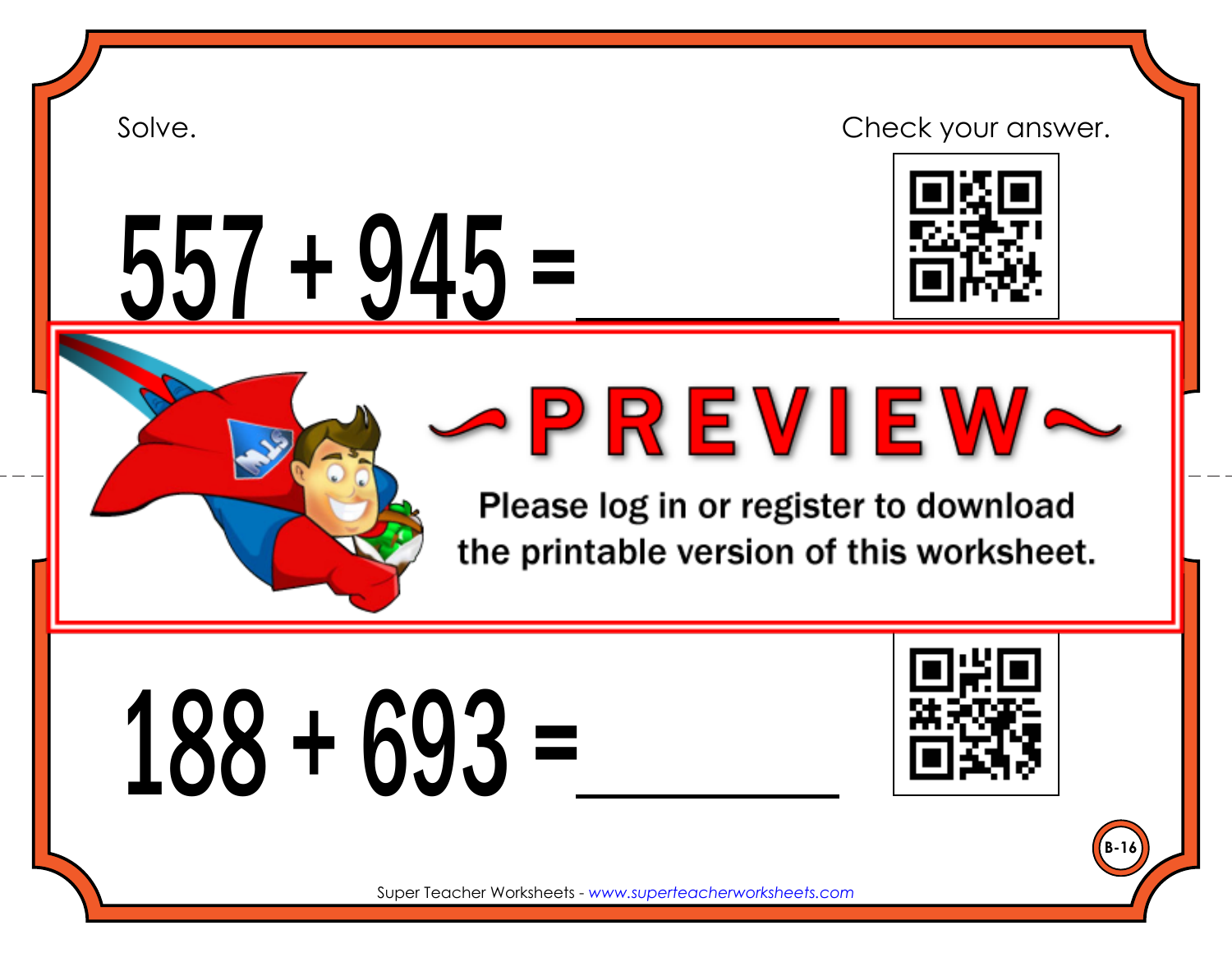# 462 + 839 =



Super Teacher Worksheets - *www.superteacherworksheets.com*

Please log in or register to download the printable version of this worksheet.

#### 637 + 496 =



**B-18**

Super Teacher Worksheets - *www.superteacherworksheets.com*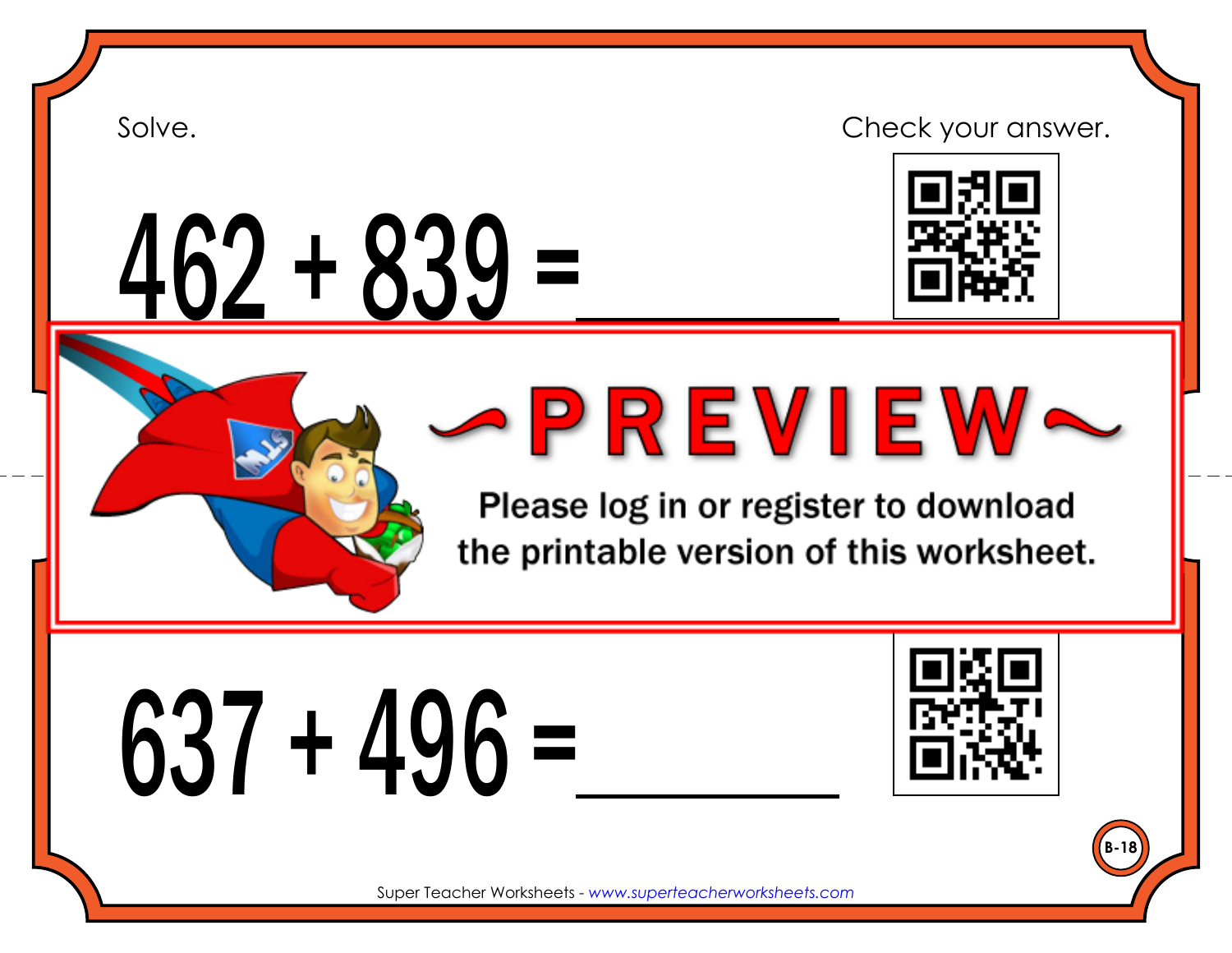717 + 294 =





Please log in or register to download the printable version of this worksheet.

 $356 + 400 =$ 



**B-20**

Super Teacher Worksheets - *www.superteacherworksheets.com*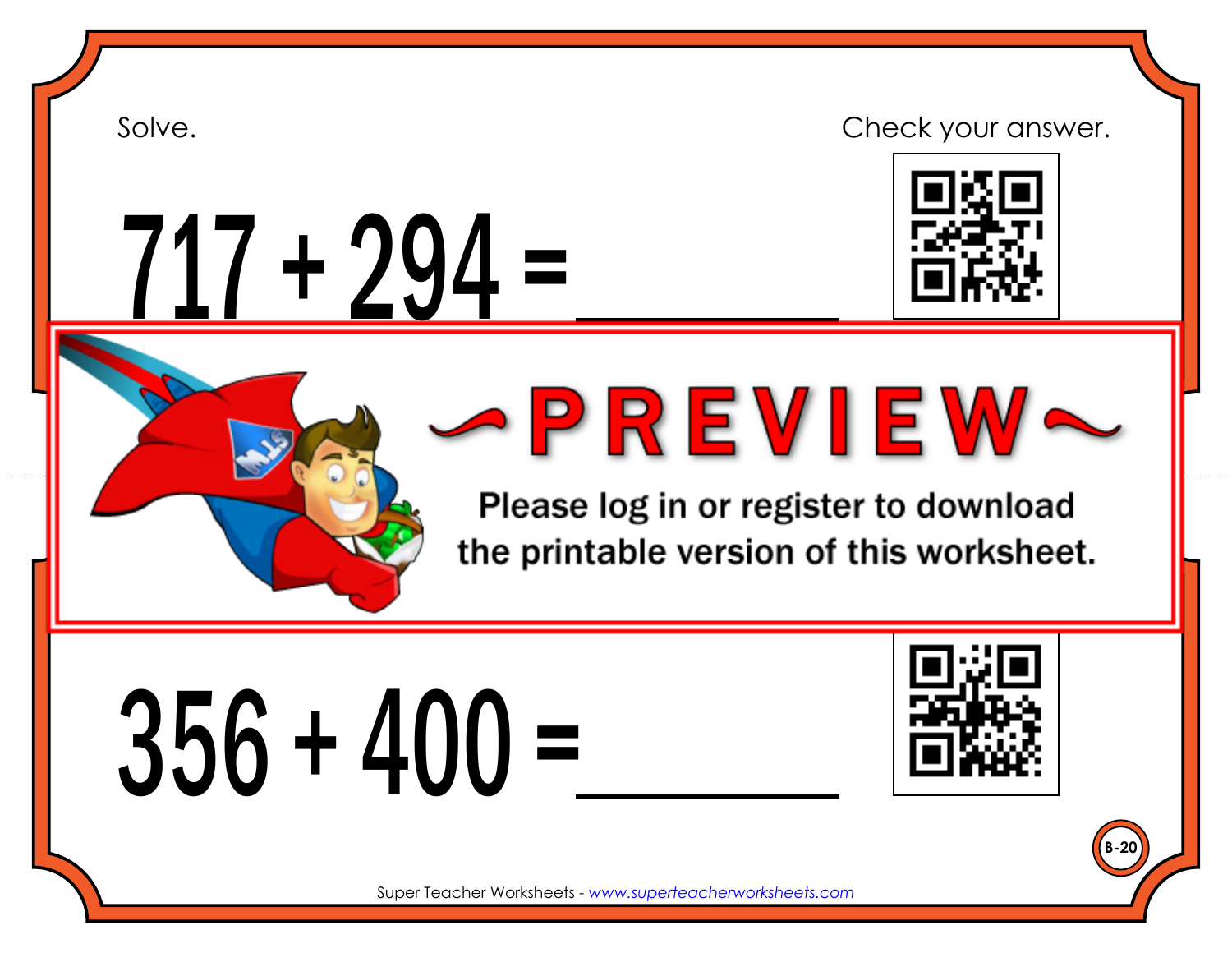Super Teacher Worksheets - *www.superteacherworksheets.com*

Please log in or register to download the printable version of this worksheet.

261 + 950 =

441 + 167=

**B-22**

Super Teacher Worksheets - *www.superteacherworksheets.com*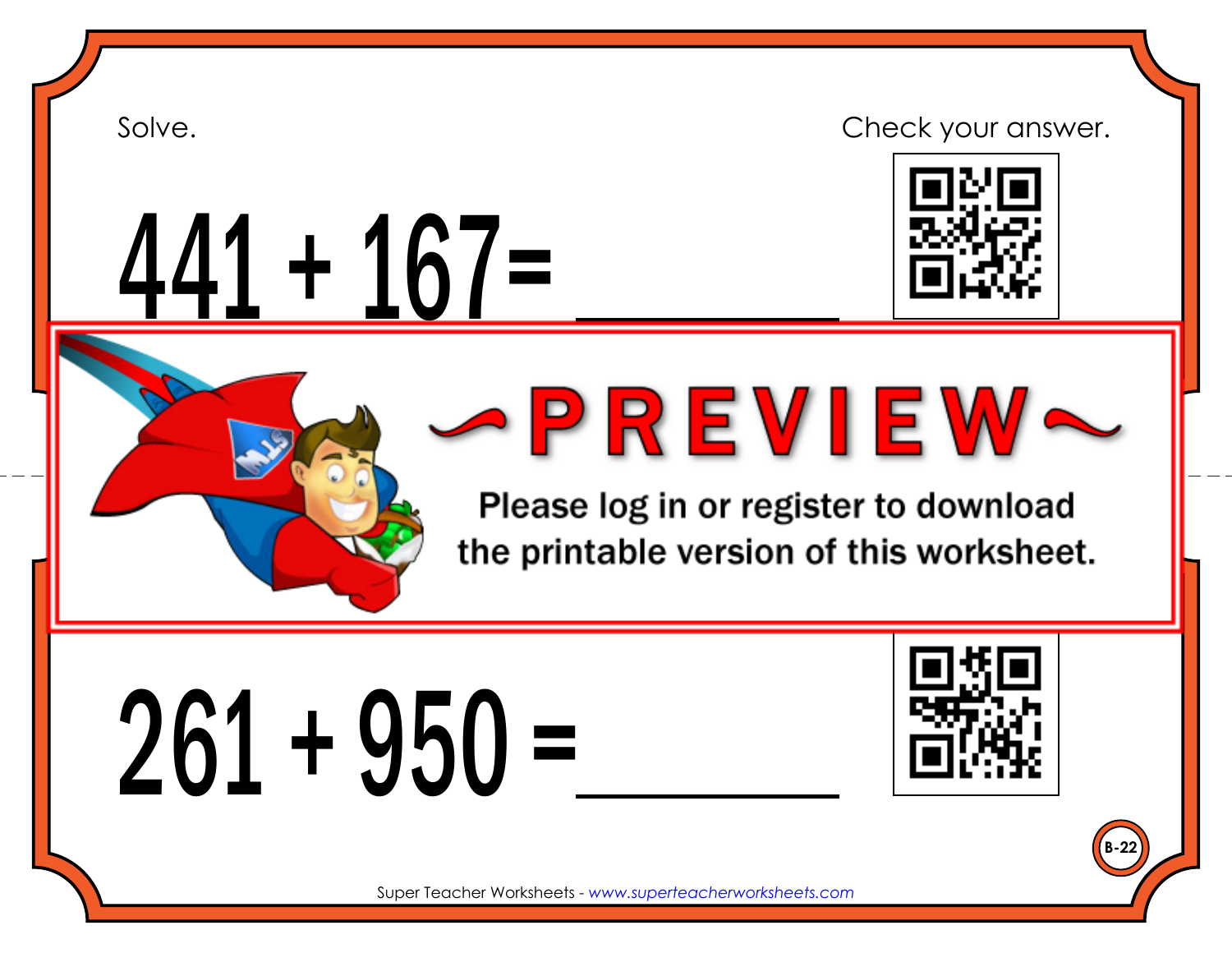313 + 313 =

Solve. Solve and the contract of the check your answer.



Super Teacher Worksheets - *www.superteacherworksheets.com*

Please log in or register to download the printable version of this worksheet.

 $357 + 951 =$ 



**B-24**

Super Teacher Worksheets - *www.superteacherworksheets.com*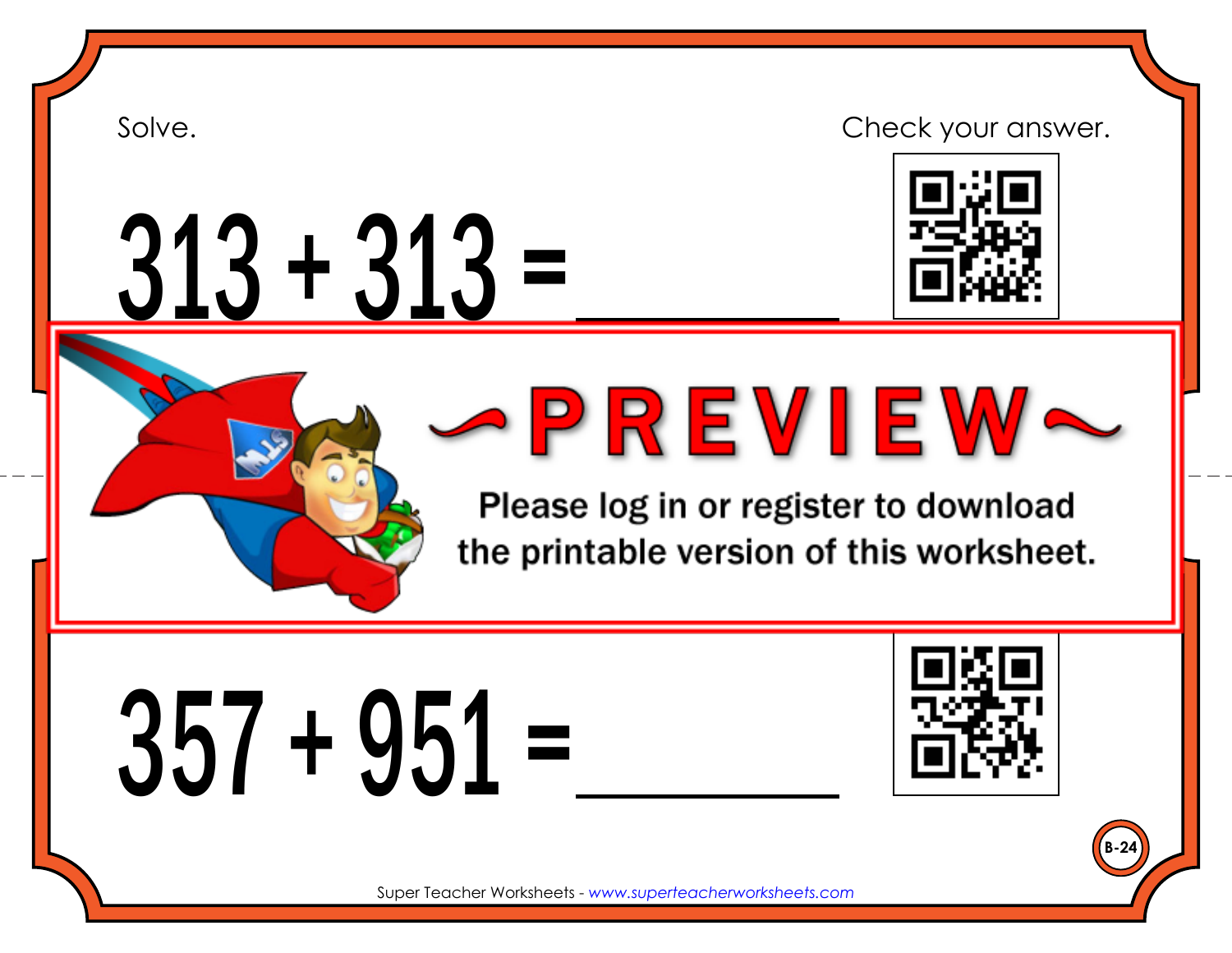283 + 804 =





Super Teacher Worksheets - *www.superteacherworksheets.com*

Please log in or register to download the printable version of this worksheet.

285 + 656 =



**B-26**

Super Teacher Worksheets - *www.superteacherworksheets.com*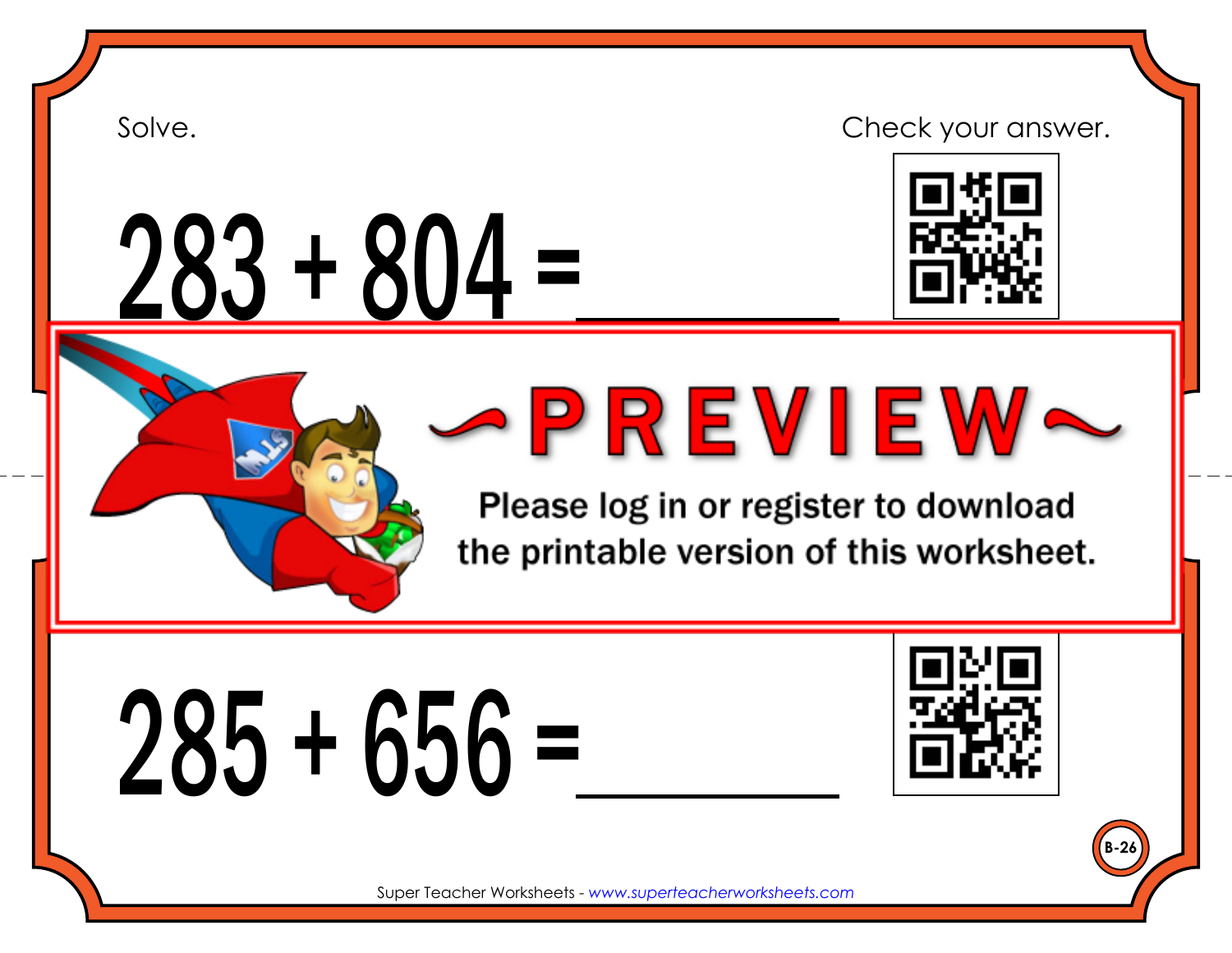128 + 922 =





Please log in or register to download the printable version of this worksheet.

429 + 698 =



**B-28**

Super Teacher Worksheets - *www.superteacherworksheets.com*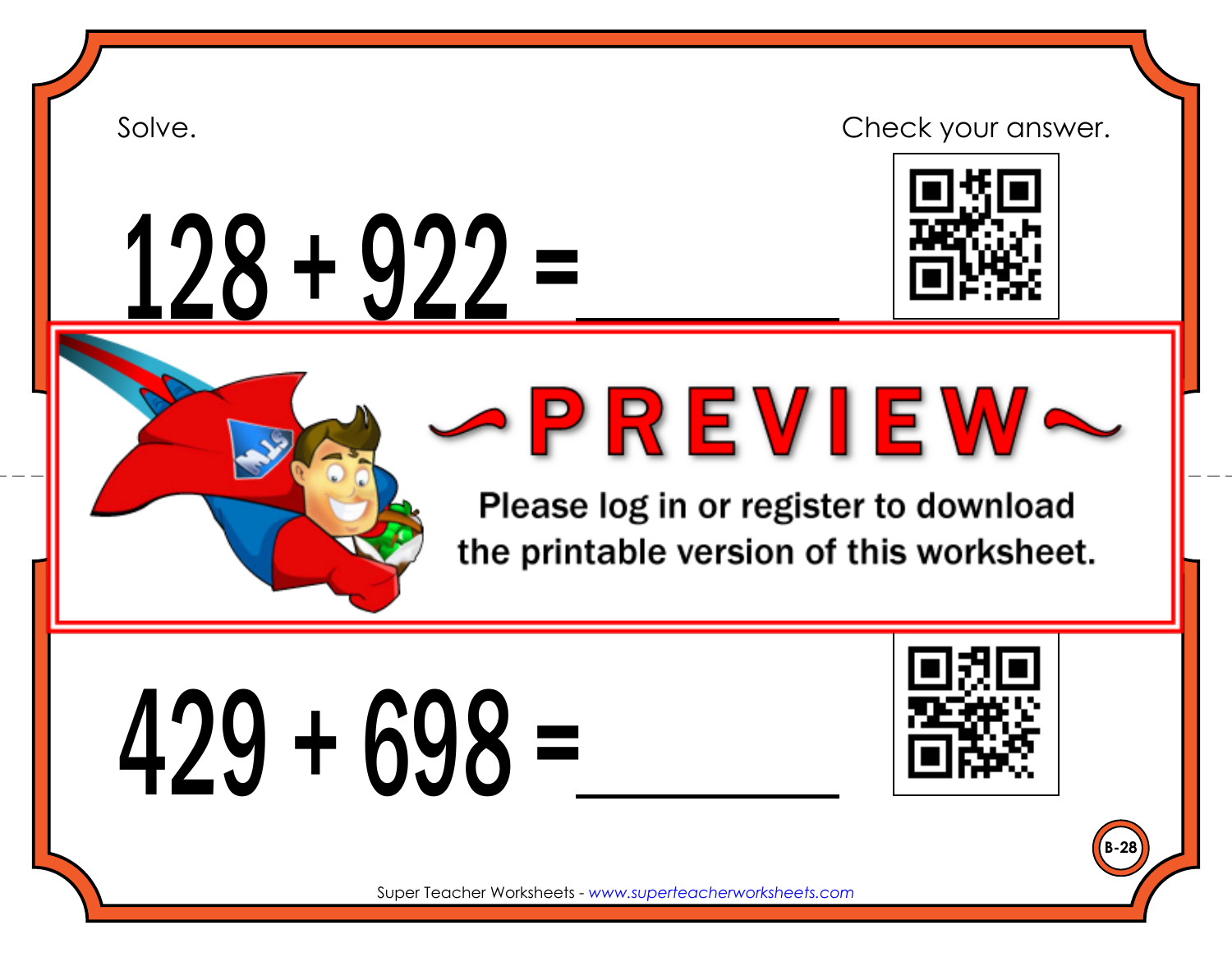746 + 731 =







Please log in or register to download the printable version of this worksheet.

186 + 300 =



**B-30**

Super Teacher Worksheets - *www.superteacherworksheets.com*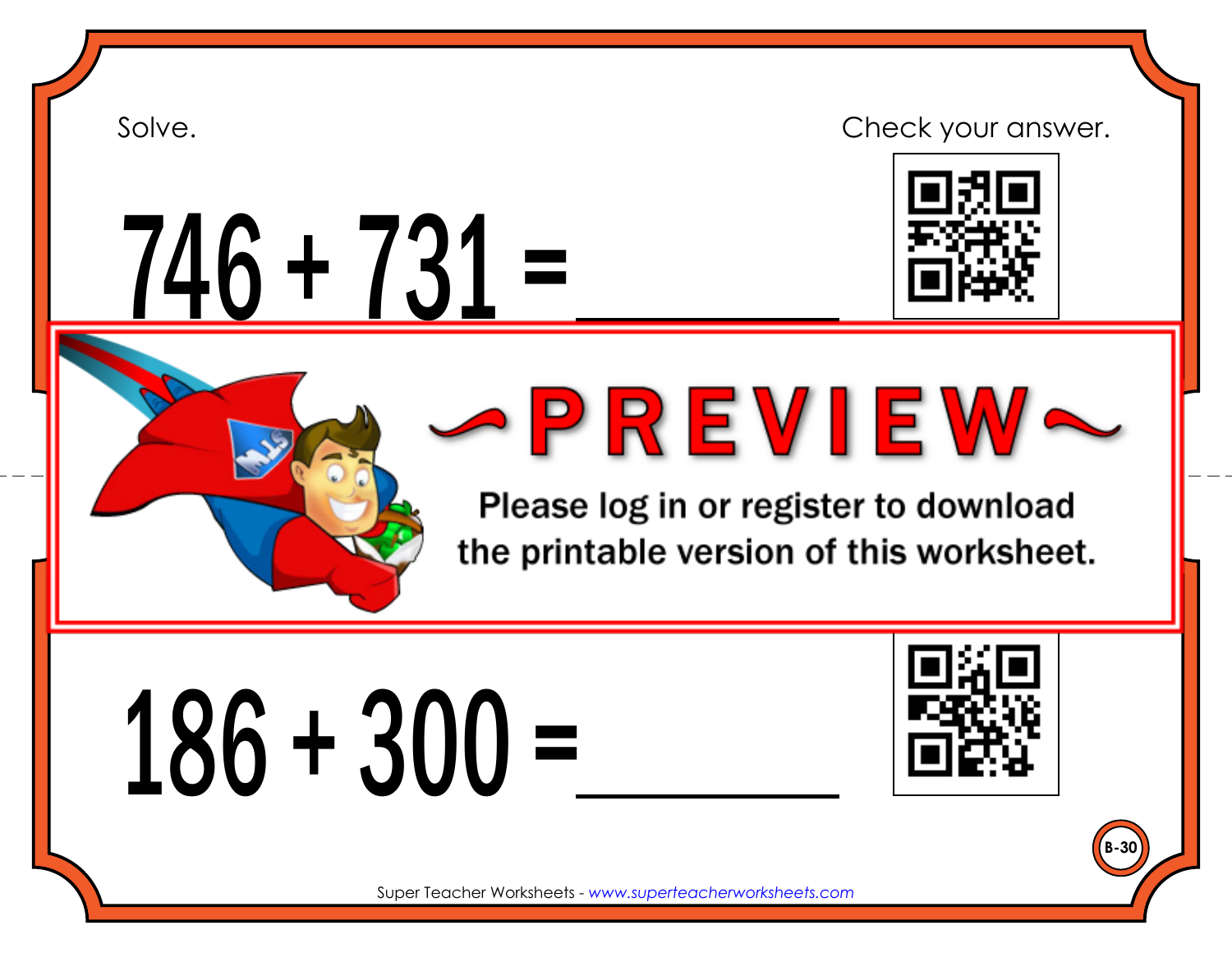